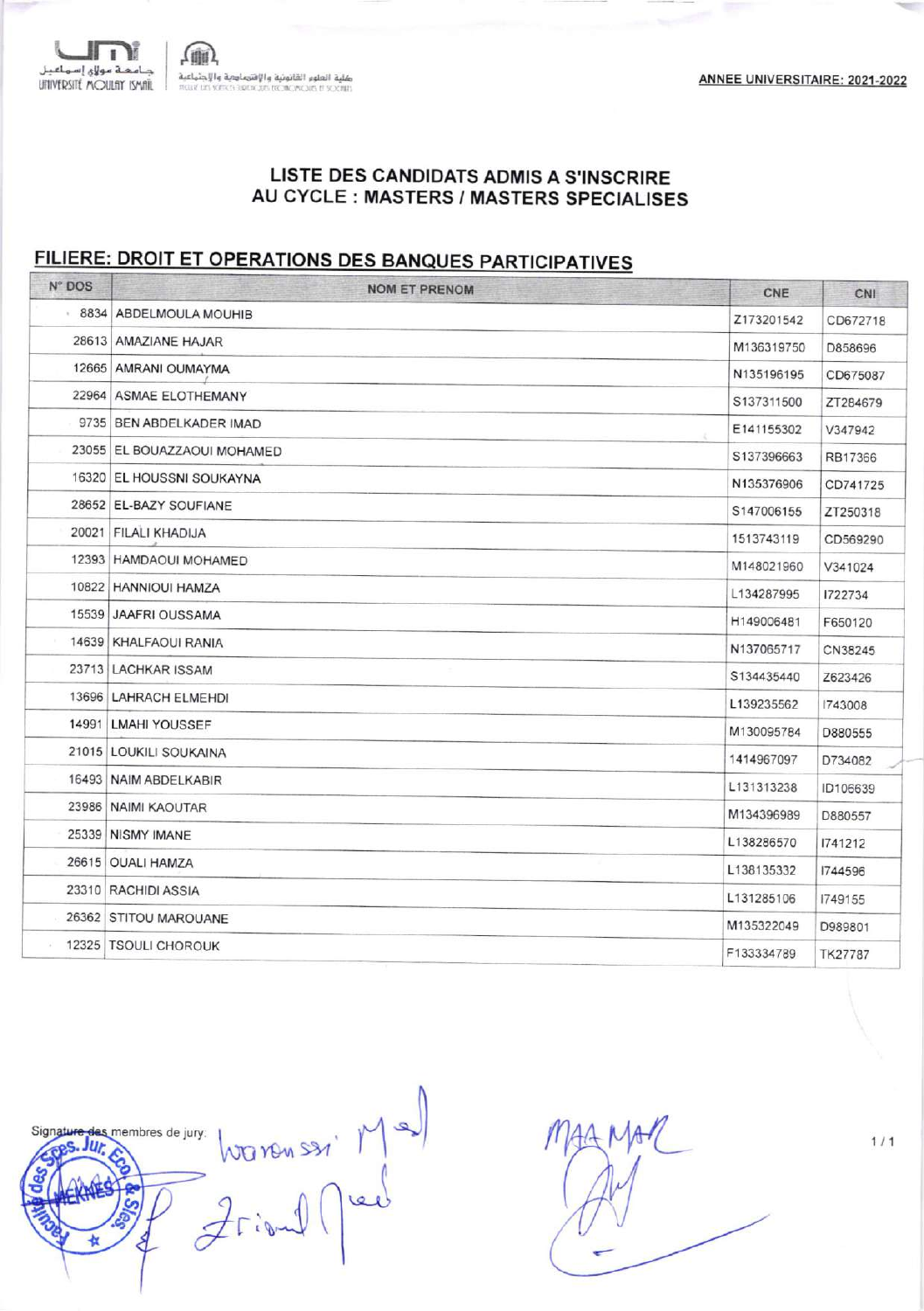

#### **LISTE D'ATTENTE** PAR ORDRE DE MERITE

#### FILIERE: DROIT ET OPERATIONS DES BANQUES PARTICIPATIVES

| N° DOS | <b>NOM ET PRENOM</b>                    | <b>CNE</b> | CNI      |
|--------|-----------------------------------------|------------|----------|
|        | * 10653 ZEYANI EL MEHDI                 | M130162145 | D883100  |
|        | 27656 BAKHLAF KAOUTAR                   | M133149134 | D883375  |
|        | - 28046 SMIRI ZAKARIAE                  | S134261425 | ZT271618 |
|        | 22510 SIJILMASSI YOUSSOUF               | M139336751 | D932592  |
|        | 9086 ERRAZI SAMIR                       | 1411803510 | ZT181043 |
|        | - 18665   BOUJANOUI KHADIJA             | 1513955721 | DJ34184  |
|        | - 19443   SOUAGUI HAMZA                 | N134114526 | CN36240  |
|        | <sup>e</sup> 11283 EL KHARROUBI BOUCHRA | N135329316 | CD716179 |
|        | # 15903 SAILI BRAHIM                    | 1513813200 | ZT223699 |
|        | 20583 BAKOURI FATIMA                    | S144048473 | ZT249036 |
|        | 9218   BADOUR CHAYMAE                   | N130283310 | CB326576 |
|        | $\sim$ 13043   AMRAOUI MOSTAFA          | 1513742759 | CN25743  |
|        | - 26499 EL HADDAD SAMYR                 | S132178128 | ZT258923 |
|        | 9609 MADIH YOUSSEF                      | L135330897 | ID97752  |
|        | - 29653 MOTYA DRISS                     | 2624742925 | CD200673 |
|        | * 14844 EL HAMRAOUI MOUAD               | L134285797 | 1749847  |
|        | 27271 ALATMANI ABDELAZIZ                | M132215332 | DJ36483  |
|        | - 17034 TALBI DOUNIA                    | N145002284 | CN36713  |
|        | - 19018 EL MOUMNI AOUATIF               | P148019837 | KB147801 |
|        | $\approx$ 11300 CHAHIR MERIEM           | L137314391 | IB241723 |
|        | ■ 14929 EL AMRI EL HACHMI               | M149048622 | D893464  |
|        | - 8926 MEHAJI DRISS                     | 1414767809 | CD544089 |
|        | - 16020 MANSOURI BADR                   | 2422623268 | GK90511  |
|        | $\sim$ 15533 LAKBICH HAMZA              | N140035193 | CN32471  |
|        | * 19591 LASHAB ACHRAF                   | M130202853 | V360241  |
|        | ■ 19738 SAID BOUMAHDI                   | Z165600210 | CB300088 |
| ۰.     | 30314 EL HAFIDI RACHID                  | L133071921 | ID94536  |
|        | * 15190 ET-TOUZANI IMAD                 | 1511805593 | ZT179238 |
|        | * 27636 EL KAOURI MUSTAPHA              | L130119185 | IB236792 |
|        |                                         |            |          |

Signature des membres de jury:

et Front Mod

was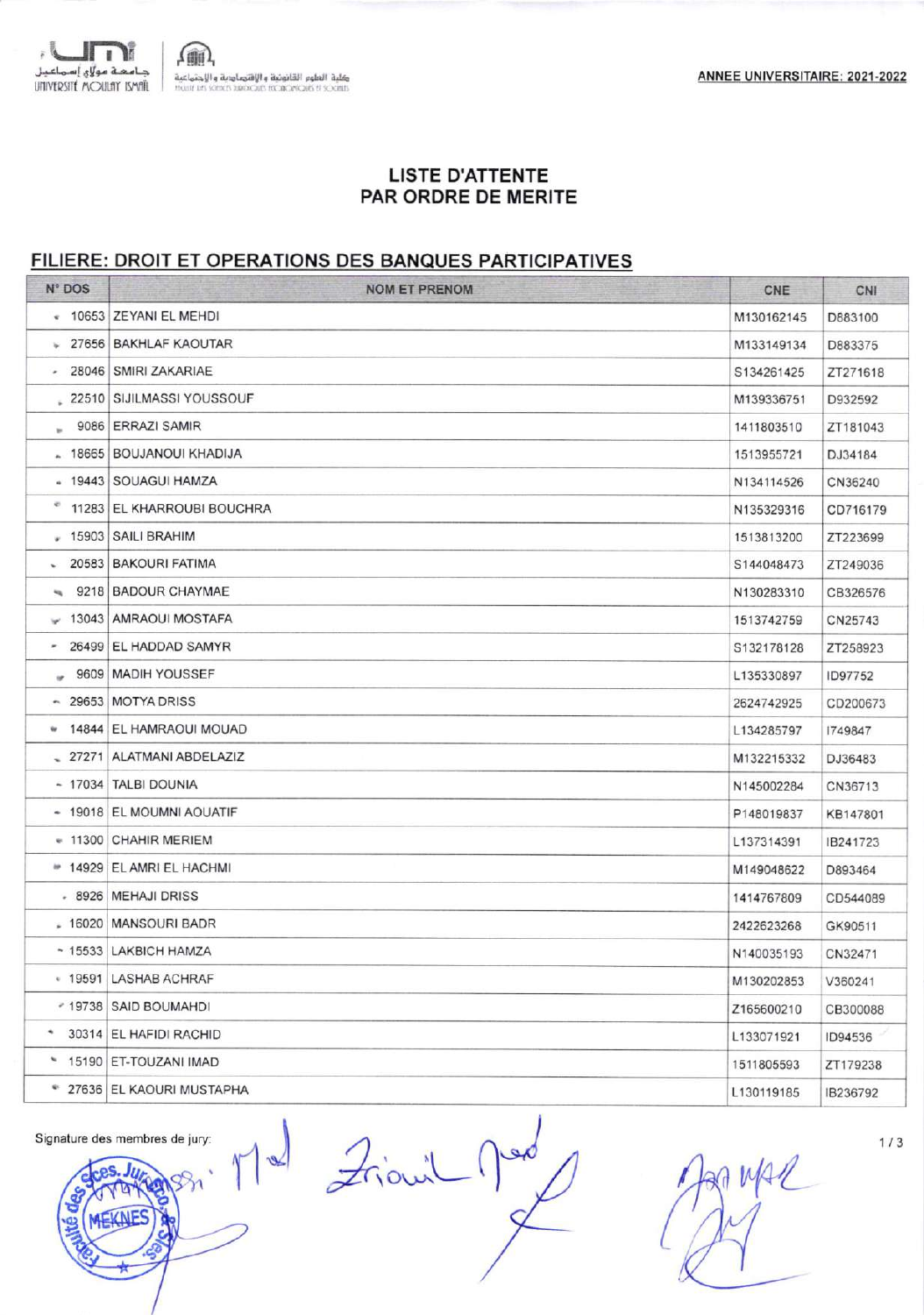

وكلية العلوم القانونية والإفترساودية والإجتماعية<br>mont in strict strictus froncesses it sports

## **LISTE D'ATTENTE** PAR ORDRE DE MERITE

## FILIERE: DROIT ET OPERATIONS DES BANQUES PARTICIPATIVES

| N° DOS    | <b>NOM ET PRENOM</b>         | CNE        | CNI      |
|-----------|------------------------------|------------|----------|
|           | 24364 MOUNIM MOHAMED         | L138349687 | ID78536  |
|           | - 10359 AMARAT FATNA         | E143038614 | GJ49245  |
|           | - 30030 AKKAOUI YOUSSEF      | 1513784661 | CD589063 |
|           | + 14532 WAFAE ER-RYFY        | S134247487 | ZT270518 |
|           | - 10678 FADOULI KHOULOUD     | L132288381 | 1737283  |
|           | ■ 17339 ECH-CHLYEH IHSSANE   | S137405673 | ZT261734 |
|           | 28100 EL-FLAOUI FATIMA       | 2321298264 | Q243418  |
|           | 26164 EL-MEKKAOUI ACHRAF     | S130423191 | ZT222291 |
|           | - 26572 ASFOURI CHAIMAA      | L134285789 | 1747783  |
|           | 20100 TARGUI EL MAHDI        | N132190246 | CD682133 |
|           | # 25871 TAKI SMAIL           | M137398569 | VM14288  |
|           | # 15791 EL KHALFAOUI DRISS   | N141035179 | CN25718  |
|           | * 16362 BOUZOUINE YOUSSEF    | M138176729 | DA93995  |
| $\sim$    | 9953   SOUKAINA EZZIZOUNI    | M136160042 | D885738  |
|           | - 29783 ETTOHANI MARYAM      | M130002692 | D891226  |
|           | # 24995 ABID NISRIN          | L135270142 | 1745975  |
|           | # 15100   FADLI CHAIMAE      | P139155974 | GM195854 |
|           | $\sim 28489$   MAZNAB YOUSRA | 1513810595 | ZT236696 |
|           | + 19879   SABRI ASMAE        | 1513940320 | VM8834   |
|           | # 11084 EL AISSATI ABDELLAH  | Z180400803 | R349117  |
|           | * 26391 BABA AHMED MBIRKAT   | B133079801 | SH166452 |
|           | 30984 OUHIH SOUKAYNA         | 1412910298 | D929596  |
|           | * 10965 EL-KSIR MOHAMED      | 1513810277 | ZT238083 |
|           | * 17931 SAGHIR NORA          | Z180900452 | 1711294  |
|           | * 11239 SERRAJI SOURYA       | L137189896 | IB246145 |
|           | * 25781 OUHMAD MARYEM        | L142026847 | IA187036 |
|           | * 12031   MEKAYSSI ILYASSE   | 1412152012 | 1714238  |
| $\bullet$ | 20556 MOHAMED HARRAK         | S140048687 | ZT246155 |
|           | 26681 BEGUAR HAFSA           | P137361366 | KB170727 |
|           |                              |            |          |

Signature des membres de jury:

c<sub>2</sub>S Ju e . dec  $280$ g ME